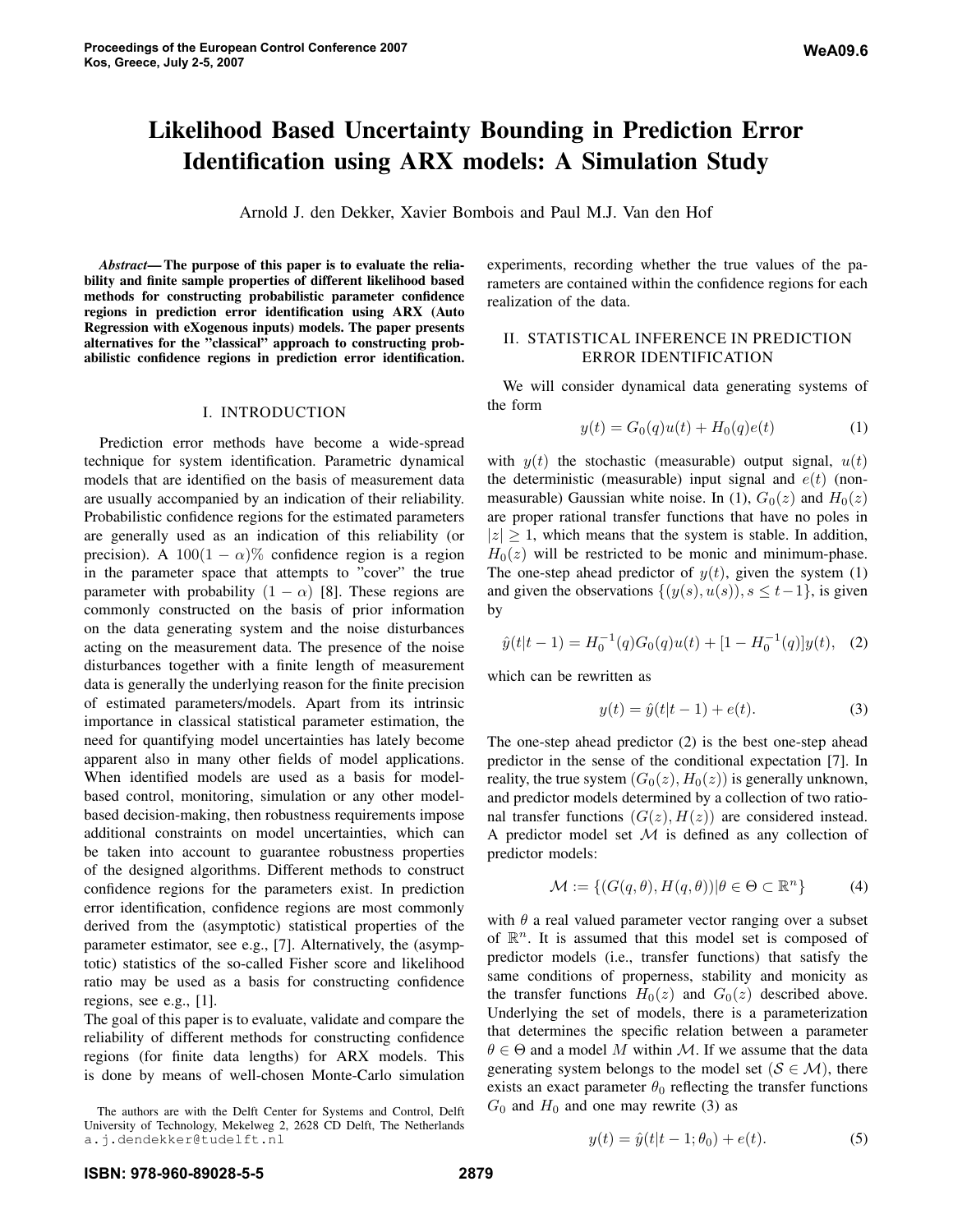with

$$
\hat{y}(t|t-1;\theta) = H^{-1}(q,\theta)G(q,\theta)u(t) \n+ [1 - H^{-1}(q,\theta)]y(t).
$$
\n(6)

The model of the observations is given by

$$
y(t) = \hat{y}(t|t-1;\theta) + \epsilon(t,\theta),\tag{7}
$$

with  $\epsilon(t, \theta)$  the prediction errors. Since  $(S \in \mathcal{M})$ , the prediction errors evaluated at  $\theta_0$ 

$$
\epsilon(t, \theta_0) = y(t) - \hat{y}(t|t-1; \theta_0)
$$
\n(8)

are equal to  $e(t)$  and thus zero mean, independent, normally distributed, with probability density function (PDF)

$$
f_{\epsilon}(\epsilon(t,\theta_0); \theta_0) = \frac{1}{\sqrt{2\pi\sigma^2}} \exp\left[-\frac{1}{2\sigma^2} \epsilon^2(t,\theta_0)\right]
$$
(9)

with  $\sigma^2$  the variance of  $e(t)$  and  $\theta_0$  the true value of the parameter vector  $\theta$ . The joint probability distribution of the observations  $y^N = \{y(t)\}_{t=1,\dots,N}$  (conditioned on the given deterministic input sequence  $u^N$ ) is given by:

$$
f_y(y^N; \theta_0) = \prod_{t=1}^N f_{\epsilon}(y(t) - \hat{y}(t|t-1; \theta_0))
$$
  
= 
$$
\prod_{t=1}^N f_{\epsilon}(\epsilon(t, \theta_0); \theta_0).
$$
 (10)

Taking the logarithm yields:

$$
\log f_y(y^N; \theta_0) = \sum_{t=1}^N \log f_{\epsilon}(\epsilon(t, \theta_0); \theta_0), \quad (11)
$$

which can be written as

$$
\log f_y(y^N; \theta_0) = -\frac{N}{2} \log(2\pi) - N \log \sigma - \frac{N}{2\sigma^2} V_N(\theta_0)
$$
\n(12)

with

$$
V_N(\theta_0) = \frac{1}{N} \sum_{t=1}^N \epsilon(t, \theta_0)^2.
$$
 (13)

*A. The Fisher score*

The Fisher score  $S(\theta)$  is defined as

$$
S(\theta) = \frac{\partial \log f_y(y^N; \theta)}{\partial \theta} = \frac{-N}{2\sigma^2} \frac{\partial V_N(\theta)}{\partial \theta}.
$$
 (14)

It can be shown that the Fisher score (14) evaluated at the true value  $\theta_0$  of  $\theta$  has mean zero [8]:

$$
\mathbb{E}[S(\theta_0)] = 0. \tag{15}
$$

## *B. The Fisher information matrix*

The covariance matrix of  $S(\theta_0)$  is described by

$$
F(\theta_0) = \mathbb{E}\left[S(\theta_0)S^T(\theta_0)\right]
$$
  
=  $\frac{N^2}{4\sigma^4}\mathbb{E}\left[\left(\left(\frac{\partial V_N(\theta)}{\partial \theta}\right)\left(\frac{\partial V_N(\theta)}{\partial \theta}\right)^T\right)\Big|_{\theta=\theta_0}\right]$  (16)

which is known as the Fisher information matrix [4]. It can be shown that  $F(\theta_0)$  may alternatively be written as

$$
F(\theta_0) = -\mathbb{E}\left[\frac{\partial^2 \log f_y(y^N;\theta)}{\partial \theta^2}\bigg|_{\theta=\theta_0}\right]
$$

$$
= \frac{N}{2\sigma^2}\mathbb{E}\left[\frac{\partial^2 V_N(\theta)}{\partial \theta^2}\bigg|_{\theta=\theta_0}\right]
$$
(17)

Furthermore, by the multivariate central limit theorem, it is generally derived that, for  $N \to \infty$ ,

$$
S(\theta_0) \to \mathcal{N}(0, F(\theta_0)), \tag{18}
$$

that is, the Fisher score is asymptotically normally distributed with expectation value zero and covariance matrix  $F(\theta_0)$ [10].

# *C. The likelihood function and the maximum likelihood estimator*

Next, suppose that we substitute the available observations  $y<sup>N</sup>$  for the corresponding indeterminate variables in (10) and regard the resulting expression as a function of the parameter vector  $\theta$  for fixed observations  $y^N$ . To express this, we write  $f_y(\theta; y^N)$ . This function is called the likelihood function. The maximum likelihood estimator (MLE) of  $\theta_0$  is given by

$$
\hat{\theta}_N = \arg\max_{\theta} f_y(\theta; y^N) = \arg\min_{\theta} V_N(\theta). \tag{19}
$$

Note that the MLE of  $\sigma^2$  is given by

$$
\hat{\sigma}^2 = V_N(\hat{\theta}_N) \tag{20}
$$

It can be shown [4] that, for  $N \to \infty$ ,

$$
\hat{\theta}_N \to \mathcal{N}(\theta_0, F^{-1}(\theta_0)). \tag{21}
$$

Furthermore, Wald [9] has shown that, under very general conditions, the MLE  $\hat{\theta}_N$  is known to be a consistent estimator.

# *D. Test statistics*

The (asymptotic) statistical properties of the Fisher score and the MLE described above provide a basis for constructing confidence regions. As there is a close connection between confidence regions and hypothesis tests, let us first consider the latter. It follows from (18) and (21) that the quadratic forms

and

$$
(\hat{\theta}_N - \theta_0)^T F(\theta_0) (\hat{\theta}_N - \theta_0)
$$
\n(23)

 $S(\theta_0)^T F^{-1}(\theta_0) S(\theta_0)$  (22)

both have asymptotically (i.e., for  $N \to \infty$ ) a  $\chi^2$  distribution, i.e., a chi-square distribution with  $n$  degrees of freedom, with *n* the dimension of the parameter vector  $\theta$  [5], [6]. Then, if we want to test the null hypothesis

$$
H_0: \theta_0 = \theta \tag{24}
$$

against the alternative hypothesis

$$
H_1: \theta_0 \neq \theta,\tag{25}
$$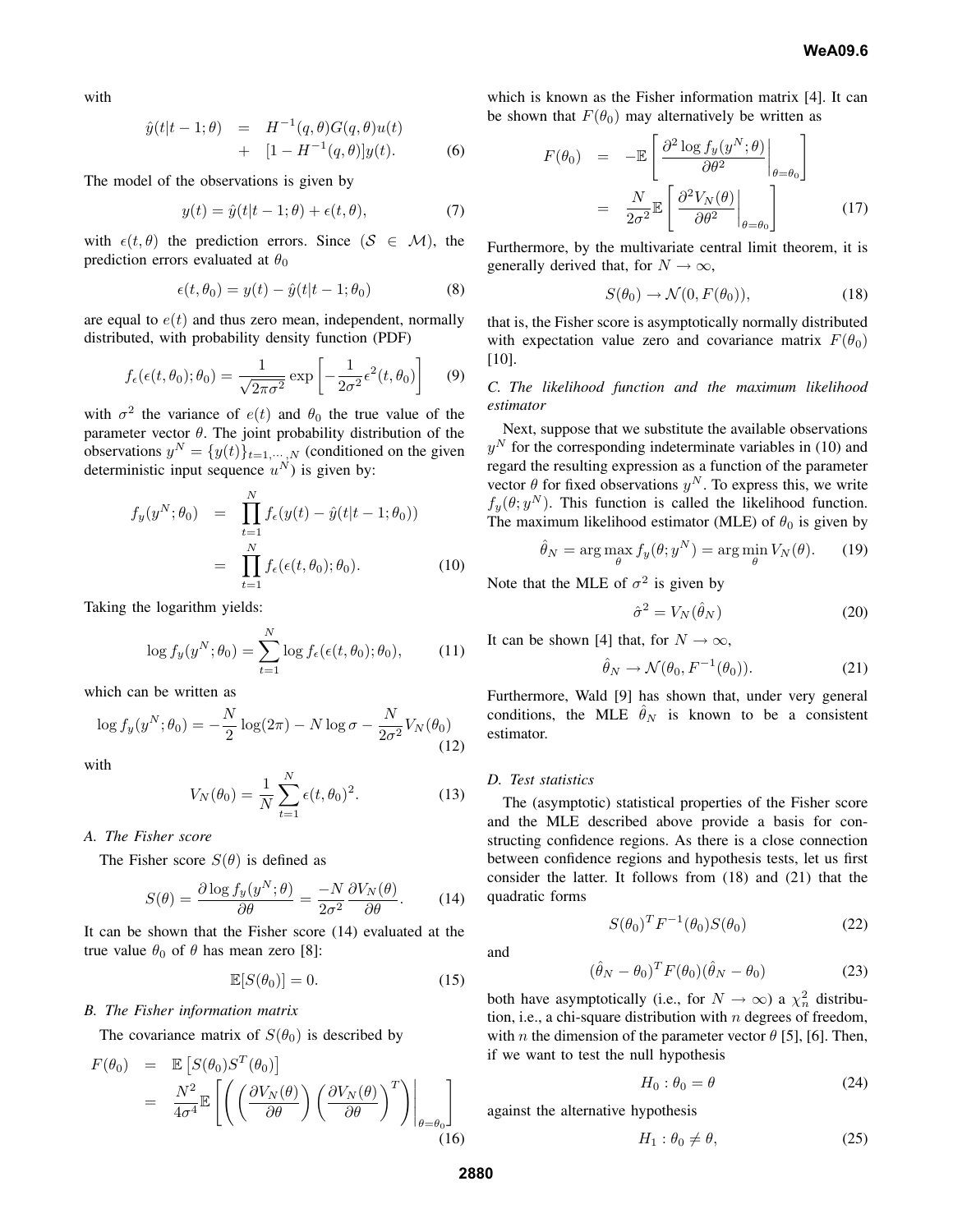the test statistics

$$
T_R = S(\theta)^T F^{-1}(\theta) S(\theta), \qquad (26)
$$

which is known as the Rao (or score) test statistic [6], and

$$
T_T = (\hat{\theta}_N - \theta)^T F(\theta) (\hat{\theta}_N - \theta)
$$
 (27)

may be used. Asymptotically, both test statistics have a  $\chi^2_n$ distribution under  $H_0$ . A third test statistic, which is known as the Wald test statistic [6], is given by

$$
T_W = (\hat{\theta}_N - \theta)^T F(\hat{\theta}_N)(\hat{\theta}_N - \theta).
$$
 (28)

Its use is justified by the fact that the MLE is a consistent estimator (i.e.,  $\hat{\theta}_N \rightarrow \theta_0$  if  $N \rightarrow \infty$ ). Asymptotically, the test statistic (28) will also have a  $\chi^2$  distribution under  $H_0$  [6]. A fourth test statistic is based on a comparison of maximized likelihood functions under both hypotheses. Since the models underlying these hypotheses are nested, the generalized likelihood ratio

$$
L_G = \frac{f_y(\theta; y^N)}{\sup_{\theta} f_y(\theta; y^N)} = \frac{f_y(\theta; y^N)}{f_y(\hat{\theta}_N; y^N)} \tag{29}
$$

is bound to be between 0 (likelihoods are non-negative) and 1. It has been shown that under certain regularity conditions, the test statistic

$$
T_{LR} = -2\log L_G \tag{30}
$$

has asymptotically a  $\chi^2$  distribution under  $H_0$  [6]. The general test principle now states that the null hypothesis  $H_0$ is rejected if the sample value of the test statistic used is larger than some user specified threshold. Knowledge of the PDF of the test statistic under  $H_0$  allows one to compose tests (i.e., set thresholds) with a desired significance level, where the significance level is defined as the probability of rejecting  $H_0$  when  $H_0$  is true. This principle can now be used to compose confidence regions for the parameters  $\theta_0$ . This is done as follows. First, select a test statistic for testing the null hypothesis  $\theta_0 = \theta$  against the alternative  $\theta_0 \neq \theta$ , at significance level  $\alpha$ . A 100(1 –  $\alpha$ )% confidence region for  $\theta_0$  is then constituted by the set of all values  $\theta$  for which the null hypothesis  $\theta_0 = \theta$  would be accepted [1].

## *E. Parameter inference*

Based on the test statistics described in subsection II-D, the following asymptotically valid  $100(1 - \alpha)\%$  confidence regions for the true parameter  $\theta_0$  can be specified:

• Confidence region based on the likelihood ratio test statistic  $T_{LR}$ :

$$
\theta_0 \in \mathcal{D}_{\theta}(1-\alpha, \hat{\theta}_N) \text{ w.p. } 1-\alpha, \text{ with}
$$
\n
$$
\mathcal{D}_{\theta}(1-\alpha, \hat{\theta}_N) := \left\{ \theta | 2 \log \frac{f_y(\hat{\theta}_N; y^N)}{f_y(\theta; y^N)} \le \chi^2_{n, 1-\alpha} \right\}
$$
\n(31)

where  $\chi^2_{n,1-\alpha}$  is the  $1-\alpha$  quantile of the chi-square distribution with *n* degrees of freedom (cfr. [8]). Using (12),  $\mathcal{D}_{\theta}(1-\alpha, \hat{\theta}_N)$  may also be written as:

$$
\mathcal{D}_{\theta}(1-\alpha,\hat{\theta}_{N}) := \left\{\theta|V_{N}(\theta) - V_{N}(\hat{\theta}_{N}) \leq \frac{\sigma^{2}}{N} \chi^{2}_{n,1-\alpha} \right\}
$$
(32)

• Confidence region based on the Wald test statistic  $T_W$ :

$$
\theta_0 \in \mathcal{D}_{\theta}(1-\alpha, \hat{\theta}_N) \text{ w.p. } 1-\alpha, \text{ with}
$$

$$
\mathcal{D}_{\theta}(1-\alpha, \hat{\theta}_N) :=
$$

$$
\left\{\theta | (\hat{\theta}_N - \theta)^T F(\hat{\theta}_N)(\hat{\theta}_N - \theta) \le \chi^2_{n, 1-\alpha} \right\}
$$
(33)

• Confidence region based on the Rao test statistic  $T_R$ :

$$
\theta_0 \in \mathcal{D}_{\theta}(1-\alpha) \text{ w.p. } 1-\alpha, \text{ with}
$$
  

$$
\mathcal{D}_{\theta}(1-\alpha) := \{ \theta | S(\theta)^T F^{-1}(\theta) S(\theta) \le \chi^2_{n,1-\alpha} \}
$$
(34)

Note that this confidence region can be constructed without calculation of the MLE  $\hat{\theta}_N$ . However, its construction is computationally expensive, requiring the evaluation of  $S(\theta)$  and  $F(\theta)$  at a sufficient number of points to produce a contour.

• Confidence region based on the test statistic  $T_T$ :

$$
\theta_0 \in \mathcal{D}_{\theta}(1 - \alpha, \hat{\theta}_N) \text{ w.p. } 1 - \alpha, \text{ with}
$$

$$
\mathcal{D}_{\theta}(1 - \alpha, \hat{\theta}_N) :=
$$

$$
\left\{\theta | (\hat{\theta}_N - \theta)^T F(\theta)(\hat{\theta}_N - \theta) \le \chi^2_{n, 1 - \alpha} \right\}
$$
(35)

Note that the construction of (35), requiring repeated evaluation of  $F(\theta)$ , is computationally expensive as well.

Sometimes calculating  $F(\theta)$ , which is sometimes denoted as the *expected* information matrix, is difficult and the so-called *observed* Fisher information matrix, given by

$$
J(\theta) = -\left(\frac{\partial^2 \log f_y(\theta; y^N)}{\partial \theta^2}\right) \tag{36}
$$

is used instead. The observed Fisher information matrix can be calculated by evaluating the likelihood function. If the derivatives can not be found analytically, they can be approximated by finite differences.

In the remainder of this paper, we will assume the noise variance  $\sigma^2$  to be known, but the analysis that follows can easily be extended to include the case of unknown noise variance.

## III. ARX MODELLING

The ARX model set is determined by

$$
G(q,\theta) = \frac{q^{-n_k} B(q^{-1}, \theta)}{A(q^{-1}, \theta)}, \quad H(q,\theta) = \frac{1}{A(q^{-1}, \theta)}, \quad (37)
$$

with  $q^{-1}$  the backward shift operator,  $n_k$  the delay, and

$$
A(q^{-1}, \theta) = 1 + a_1 q^{-1} + \dots + a_{n_a} q^{-n_a}
$$
  
\n
$$
B(q^{-1}, \theta) = b_0 + b_1 q^{-1} + \dots + b_{n_b-1} q^{-n_b+1}
$$
 (38)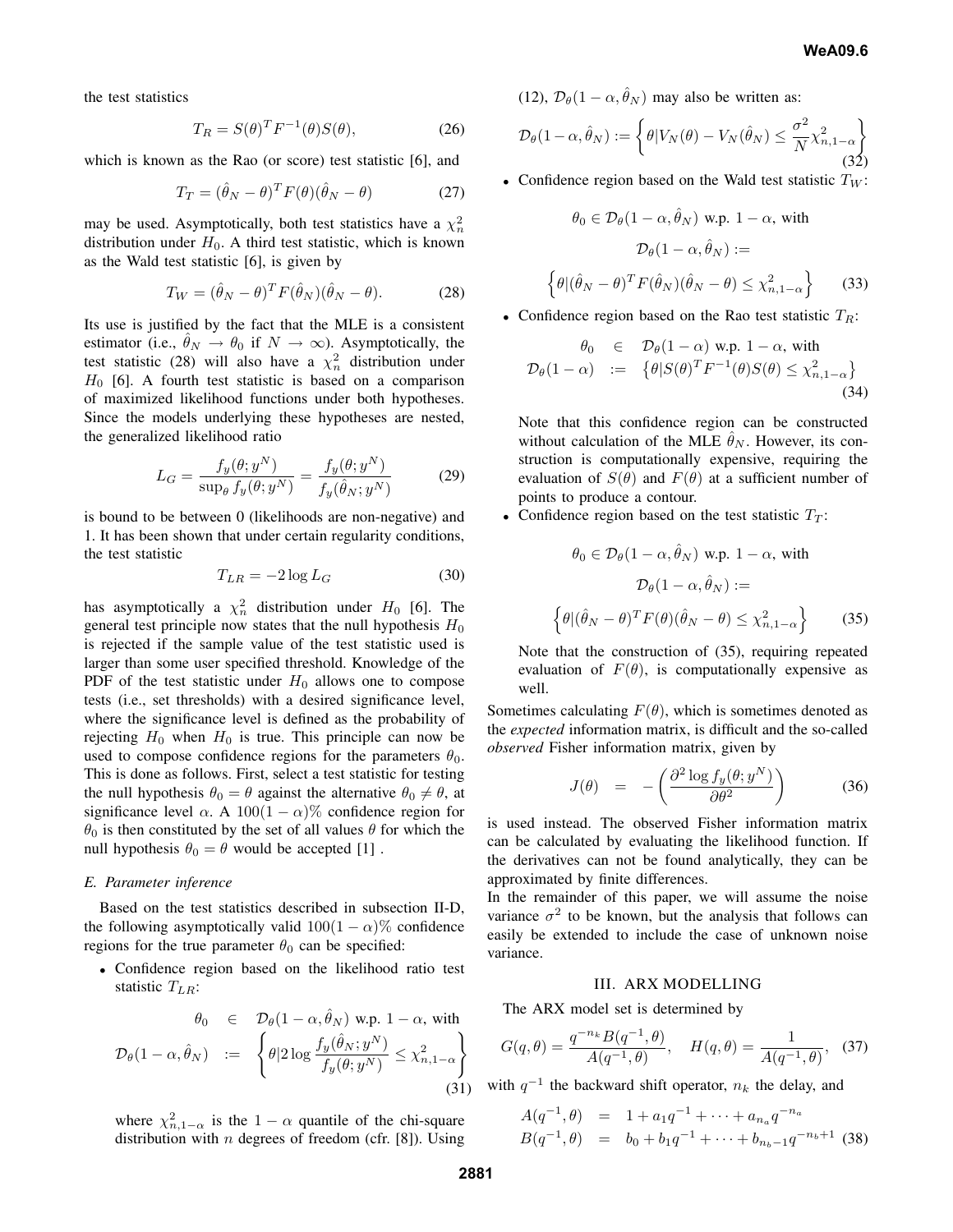with  $\theta^T = [a_1 \cdots a_{n_a} b_0 \cdots b_{n_b-1}]$ . For an ARX model structure the one-step ahead predictor can be written as [7]

$$
\hat{y}(t|t-1;\theta) = \varphi^{T}(t)\theta
$$
\n(39)

with

$$
\varphi^{T}(t) = [-y(t-1)\cdots - y(t-n_a)u(t-n_k)\cdots u(t-n_k-n_b+1)].
$$
\n(40)

having dimension  $n = n_a + n_b$ . Let us denote

$$
\Phi = \begin{pmatrix} \varphi^T(1) \\ \vdots \\ \varphi^T(N) \end{pmatrix} \text{ and } \mathbf{y} = [y(1) \cdots y(N)]^T \qquad (41)
$$

If the data generating system belongs to the model class  $(S \in M)$ , then it holds that  $y = \Phi \theta_0 + e$ , with e an N dimensional vector of samples from a white noise process. If we furthermore assume that this white noise is Gaussian distributed (with variance  $\sigma^2$ ), such as we do in this paper, it follows that the MLE  $\hat{\theta}_N$  of  $\theta_0$  is obtained by minimizing the quadratic prediction error criterion

$$
\hat{\theta}_N
$$
 = arg min <sub>$\theta$</sub>   $V_N(\theta)$ ;  $V_N(\theta) = \frac{1}{N} \sum_{t=1}^N \epsilon(t, \theta)^2$ , (42)

with  $\epsilon(t, \theta) = y(t) - \hat{y}(t|t-1; \theta)$ . Then it follows that

$$
\hat{\theta}_N = (\Phi^T \Phi)^{-1} \Phi^T \mathbf{y} = \theta_0 + (\Phi^T \Phi)^{-1} \Phi^T \mathbf{e}
$$
 (43)

Furthermore, the expressions

$$
V_N(\theta) = \frac{1}{N} (\mathbf{y} - \Phi \theta)^T (\mathbf{y} - \Phi \theta), \tag{44}
$$

$$
S(\theta) = \frac{-N}{2\sigma^2} \frac{\partial V_N(\theta)}{\partial \theta} = \frac{1}{\sigma^2} \Phi^T (\mathbf{y} - \Phi \theta), \qquad (45)
$$

$$
F(\theta_0) = \frac{N^2}{4\sigma^4} \mathbb{E}\left[\left(\frac{\partial V_N(\theta)}{\partial \theta}\right) \left(\frac{\partial V_N(\theta)}{\partial \theta}\right)^T\Big|_{\theta=\theta_0}\right]
$$
  
=  $\frac{1}{\sigma^4} \mathbb{E}\left[\Phi^T \mathbf{e} \mathbf{e}^T \Phi\right],$  (46)

and

$$
J = \frac{1}{\sigma^2} \Phi^T \Phi \tag{47}
$$

can be derived for the quadratic prediction error criterion, the Fisher score, the expected Fisher information matrix and the observed Fisher information matrix, respectively. Note that the observed Fisher information matrix (47) is independent of  $\theta$ . Since  $e(t)$  is a white noise sequence and  $\varphi^{T}(t)$  is uncorrelated with  $e(s)$  for  $s > t$  (cfr. [7]), (46) simplifies to

$$
F(\theta_0) = \frac{1}{\sigma^2} \mathbb{E} \left[ \Phi^T \Phi \right]. \tag{48}
$$

If we know the true system, the term  $\mathbb{E} \left[ \Phi^T \Phi \right]$  in (48) can be calculated analytically. This can be seen as follows. It can be shown that

$$
\varphi(t) = s_u(t) + s_e(t),\tag{49}
$$

where the  $n \times 1$  vector  $s_u(t)$  is given by

$$
s_u(t) = \frac{\Lambda_G(q^{-1}, \theta_0)}{H(q^{-1}, \theta_0)} u(t)
$$
\n(50)

with  $\Lambda_G(q^{-1}, \theta)$  the  $n \times 1$  gradient vector of the transfer function  $G(q^{-1}, \theta)$  with respect to  $\theta$ . Equivalently, the  $n \times 1$  $\vert$  vector  $s_e(t)$  in (49) is given by

$$
s_e(t) = \frac{\Lambda_H(q^{-1}, \theta_0)}{H(q^{-1}, \theta_0)} e(t),
$$
\n(51)

with  $\Lambda_H(q^{-1}, \theta)$  the  $n \times 1$  gradient vector of the transfer function  $H(q^{-1}, \theta)$  with respect to  $\theta$ . Now, let us define  $R(\theta_0) = \mathbb{E} \left[ \Phi^T \Phi \right]$ . Then it can be shown that

$$
R(\theta_0) = \sum_{t=1}^{N} s_u(t) s_u^T(t) + \sum_{t=1}^{N} \mathbb{E} \left[ s_e(t) s_e^T(t) \right]
$$
 (52)

Using a state space representation of (51), i.e.,

$$
x(t+1) = A(\theta_0)x(t) + K(\theta_0)e(t)
$$
  
\n
$$
s_e(t) = C(\theta_0)x(t) + D(\theta_0)e(t),
$$
\n(53)

it follows that, for all  $t$ ,

$$
\mathbb{E}\left[s_e(t)s_e^T(t)\right] = C(\theta_0)P(\theta_0)C^T(\theta_0) + D(\theta_0)D^T(\theta_0)\sigma^2,
$$
\n(54)

with  $P(\theta_0) = \mathbb{E}[x(t)x^T(t)]$ .  $P(\theta_0)$  is obtained as the positive definite solution of the stationary Liapunov equation:

$$
P(\theta_0) = A(\theta_0)P(\theta_0)A^T(\theta_0) + K(\theta_0)K^T(\theta_0)\sigma^2.
$$
 (55)

Using the expressions derived in subsection II-E, the following asymptotically valid  $100(1-\alpha)\%$  confidence regions for  $\theta_0$  can be derived.

*A. Confidence region based on the likelihood ratio test statistic*

$$
\theta_0 \in \mathcal{D}_{\theta}(1-\alpha, \hat{\theta}_N) \text{ w.p. } 1-\alpha, \text{ with}
$$

$$
\mathcal{D}_{\theta}(1-\alpha, \hat{\theta}_N) :=
$$

$$
\left\{\theta|V_N(\theta) - V_N(\hat{\theta}_N) \le \frac{\sigma^2}{N} \chi^2_{n, 1-\alpha}\right\}
$$
(56)

It can easily been shown (see Appendix) that

$$
N(V_N(\theta) - V_N(\hat{\theta}_N)) = (\theta - \hat{\theta}_N)^T \Phi^T \Phi(\theta - \hat{\theta}_N).
$$
 (57)

Therefore,  $\mathcal{D}_{\theta}(1-\alpha, \hat{\theta}_N)$  in (56) may also be written as:

$$
\mathcal{D}_{\theta}(1-\alpha, \hat{\theta}_N) :=
$$

$$
\left\{ \theta | (\theta - \hat{\theta}_N)^T \Phi^T \Phi (\theta - \hat{\theta}_N) \le \sigma^2 \chi^2_{n, 1-\alpha} \right\}.
$$
 (58)

This confidence region corresponds with the one implemented in the Matlab System Identification Toolbox and the one derived by Douma and Van den Hof using an alternative paradigm for probabilistic uncertainty bounding based on the analysis of data-dependent mappings of the parameter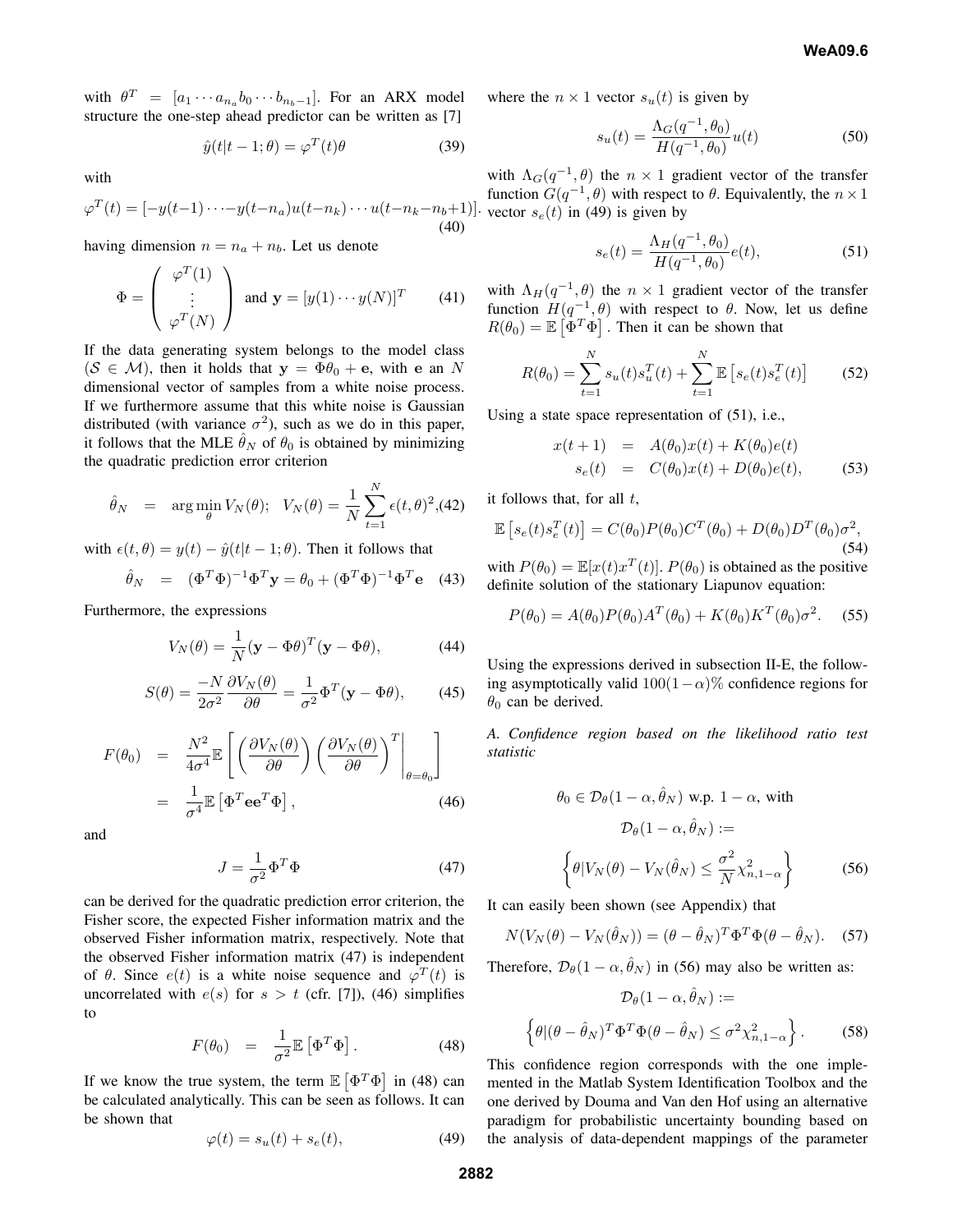estimator [2], [3]. Alternatively, using (47), (58) may be written as

$$
\mathcal{D}_{\theta}(1-\alpha, \theta_N) :=
$$
  

$$
\left\{ \theta | (\theta - \hat{\theta}_N)^T J(\theta - \hat{\theta}_N) \le \chi^2_{n, 1-\alpha}, \right\}
$$
 (59)

 $\hat{a}$ 

with *J* the observed Fisher information matrix.

## *B. Confidence region based on the Wald test statistic*

$$
\theta_0 \in \mathcal{D}_{\theta}(1-\alpha, \hat{\theta}_N) \text{ w.p. } 1-\alpha, \text{ with}
$$
  

$$
\mathcal{D}_{\theta}(1-\alpha, \hat{\theta}_N) :=
$$
  

$$
\left\{ \theta | (\hat{\theta}_N - \theta)^T R(\hat{\theta}_N)(\hat{\theta}_N - \theta) \le \sigma^2 \chi^2_{n, 1-\alpha} \right\},
$$

with  $R(\hat{\theta}_N)/\sigma^2$  the expected Fisher information matrix evaluated at  $\theta = \hat{\theta}_N$ . Note that substitution of the observed Fisher information matrix (47) for the expected Fisher information matrix in (60) yields (58).

## *C. Confidence region based on the Rao test statistic*

$$
\theta_0 \in \mathcal{D}_{\theta}(1-\alpha, \hat{\theta}_N) \text{ w.p. } 1-\alpha, \text{ with}
$$

$$
\mathcal{D}_{\theta}(1-\alpha, \hat{\theta}_N) :=
$$

$$
\left\{\theta | (\mathbf{y} - \Phi \theta)^T \Phi R^{-1}(\theta) \Phi^T (\mathbf{y} - \Phi \theta) \le \sigma^2 \chi^2_{n, 1-\alpha} \right\} \quad (61)
$$

Since it follows from (43) that  $\Phi^T(\mathbf{y} - \Phi \theta) = \Phi^T \Phi(\hat{\theta}_N - \theta)$ , (61) may also be written as

$$
\theta_0 \in \mathcal{D}_{\theta}(1-\alpha, \hat{\theta}_N) \text{ w.p. } 1-\alpha, \text{ with}
$$

$$
\mathcal{D}_{\theta}(1-\alpha, \hat{\theta}_N) :=
$$

$$
\left\{\theta | (\hat{\theta}_N - \theta)^T \Phi^T \Phi R^{-1}(\theta) \Phi^T \Phi(\hat{\theta}_N - \theta) \le \sigma^2 \chi^2_{n, 1-\alpha} \right\}.
$$
(62)

# *D.* Confidence region based on the test statistic  $T_T$

$$
\theta_0 \in \mathcal{D}_{\theta}(1-\alpha, \hat{\theta}_N) \text{ w.p. } 1-\alpha, \text{ with}
$$

$$
\mathcal{D}_{\theta}(1-\alpha, \hat{\theta}_N) :=
$$

$$
\left\{\theta | (\hat{\theta}_N - \theta)^T R(\theta) (\hat{\theta}_N - \theta) \le \sigma^2 \chi^2_{n, 1-\alpha} \right\}.
$$
 (63)

#### IV. SOME RESULTS FROM ASYMPTOTIC THEORY

Following [7], an asymptotically valid expression for the covariance matrix of the estimator  $\hat{\theta}_N$  is given by

$$
P_{\theta} = \frac{\sigma^2}{2\pi N} \left( \int_{-\pi}^{\pi} \left( \Gamma_G(e^{i\omega}, \theta_0) \Phi_u(\omega) + \Gamma_H(e^{i\omega}, \theta_0) \sigma^2 \right) d\omega \right)^{-1}
$$
  
with

with

$$
\Gamma_G(e^{i\omega}, \theta_0) = \frac{\Lambda_G(e^{i\omega}, \theta_0)\Lambda_G^*(e^{i\omega}, \theta_0)}{H(e^{i\omega}, \theta_0)H^*(e^{i\omega}, \theta_0)},
$$
(65)

and

, (60)

$$
\Gamma_G(e^{i\omega}, \theta_0) = \frac{\Lambda_H(e^{i\omega}, \theta_0)\Lambda_H^*(e^{i\omega}, \theta_0)}{H(e^{i\omega}, \theta_0)H^*(e^{i\omega}, \theta_0)}
$$
(66)

and  $\Phi_u(\omega)$  the power spectrum of  $u(t)$  (where it has been assumed that  $u(t)$  a quasi-stationary signal). An asymptotically valid  $100(1 - \alpha)$ % confidence region for  $\theta_0$  is then given by

$$
\theta_0 \in \mathcal{D}_{\theta}(1-\alpha, \hat{\theta}_N) \text{ w.p. } 1-\alpha, \text{ with}
$$

$$
\mathcal{D}_{\theta}(1-\alpha, \hat{\theta}_N) :=
$$

$$
\left\{\theta | (\hat{\theta}_N - \theta)^T P_{\theta}^{-1} (\hat{\theta}_N - \theta) \le \chi^2_{n, 1-\alpha} \right\}. \tag{67}
$$

Although  $P_{\theta}$  can only be calculated exactly if the true system is known, which is, of course, not the case in practice, expression (64) is often used for experimental design purposes.  $P_{\theta}$  is then usually estimated by substitution of some initial value for  $\theta_0$  in (64). In our simulation study described in section V, the confidence region (67) will also be included so as to test its validity for finite data lengths.

## V. SIMULATION EXPERIMENT

In a MATLAB environment, a Monte Carlo simulation experiment was performed to evaluate and compare the methods for computing confidence regions described in the preceding sections. For different data lengths  $N$ ,  $K$  data sets  $(y^N, u^N) = \{y(t), u(t)\}_{t=1,\dots,N}$  were generated using a data generating system  $S$  that is completely known and belongs to the ARX model class:

$$
y(t) + a_1 y(t-1) + a_2 y(t-2) = b_0 u(t-1) + b_1 u(t-2) + e(t),
$$
\n(68)

with  $a_1 = -1.5578, a_2 = 0.5769, b_0 = 0.1047$  and  $b_1 = 0.0872$ . For each value of N, we used a fixed input sequence  $u^N$ , with  $u^N$  a realization of a zero mean, Gaussian distributed white noise process with variance  $\sigma_u^2 = 1$  being uncorrelated with the zero mean, Gaussian distributed white noise process  $\{e(t)\}$  having a variance  $\sigma^2 = 0.5$ . For each value of N, K different data sets were obtained by repeating the same experiment  $K$  times, where each time only the noise realization  $e^N$  was different. From each data set, the model was identified using a model set  $M$  with the same ARX structure as the data generating system ( $S \in \mathcal{M}$ ):

$$
G(q, \theta) = \frac{b_0 q^{-1} + b_1 q^{-2}}{1 + a_1 q^{-1} + a_2 q^{-2}},
$$
\n(69)

$$
H(q, \theta) = \frac{1}{1 + a_1 q^{-1} + a_2 q^{-2}}
$$
\n(70)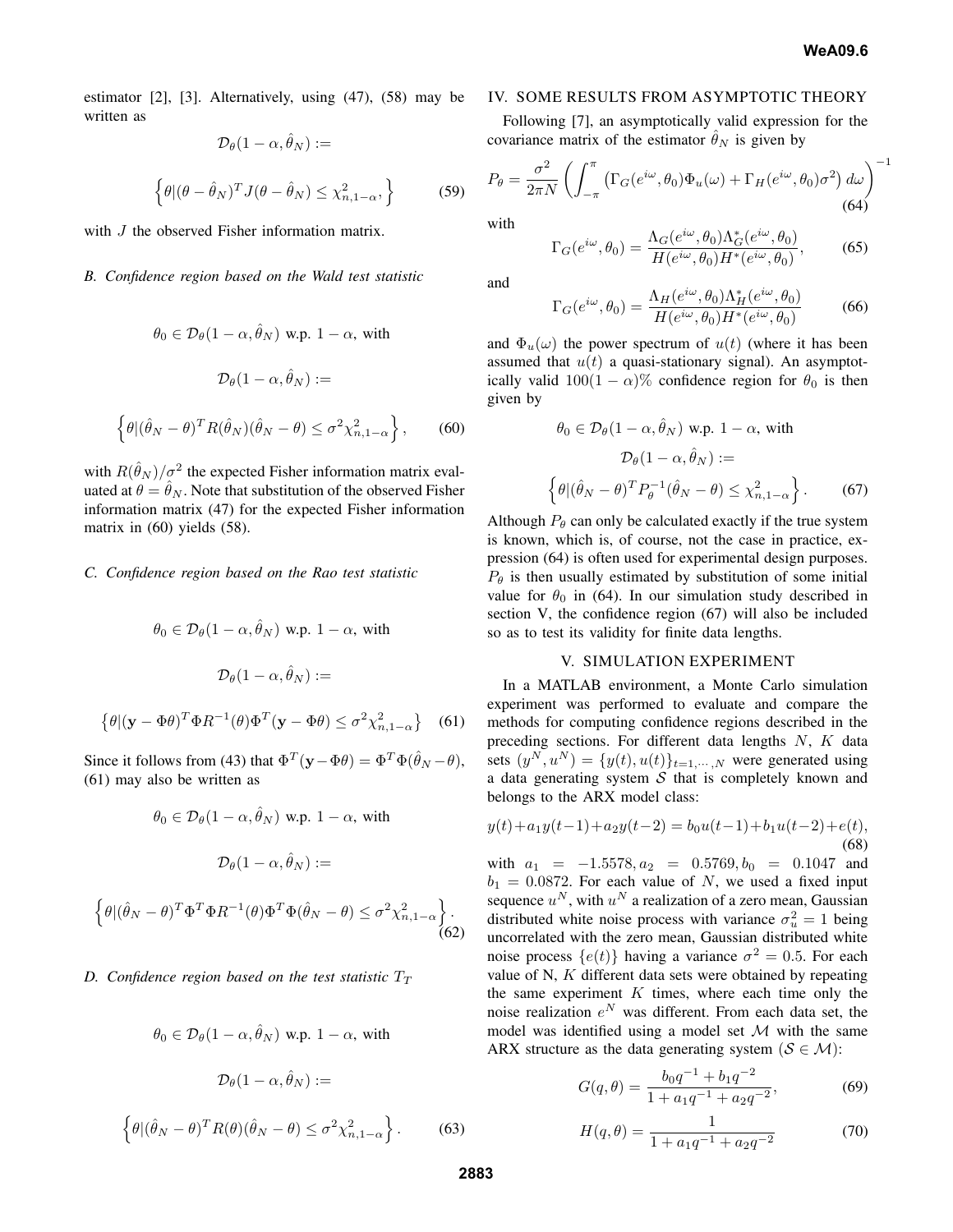

observed coverage rates

Fig. 1. The results of the simulation experiment described in section V, where the data sets are generated using a fixed realization of the input sequence  $u^N$ . Observed coverage rates of the confidence regions based on confidence regions described by (63)(\*) and (67)(+). The data generating system is given by (68) and the ARX model set described by (69) and (70). The nominal confidence level is 0.05. All results have been obtained from 50000 realizations.

with  $\theta^T = [a_1 a_2 b_0 b_1]$ . Thus for each data set the MLE  $\hat{\theta}_N$  was calculated and it was recorded whether or not the confidence regions described by  $(58)$ ,  $(60)$ ,  $(61)$ ,  $(63)$  and (67) contained the true value  $\theta_0$ . Note that determining whether the true parameter values lay within the confidence regions did not require the construction of the full confidence regions. The observed coverage  $\gamma_{\alpha}$ , for a particular nominal confidence level  $1 - \alpha$ , is defined as the percentage of the total number of data sets  $K$ , for which the true parameter values lay within the confidence region. In this study, we used  $K = 50000$ . Furthermore, a nominal confidence level  $\alpha = 0.05$  was chosen. This means that the asymptotical theory predicts an observed coverage of 95%. Figure 1 shows

the observed coverage rates  $\gamma_{0.05}$  as a function of the number of data points N. The 95% confidence intervals for  $\gamma_{0.05}$ can be obtained from the binomial distribution. For  $K =$ 50000, the maximum width of these confidence intervals was approximately 0.01. The results show that for increasing data lengths, all observed coverage rates tend to 0.95, as predicted by asymptotic theory. For finite data lengths, however, the different confidence regions show different reliability. Of all confidence regions evaluated, the one based on the likelihood ratio test statistic turns out to be the most reliable one. Furthermore, it is clearly seen that the confidence regions (63) and (67) are unreliable for small  $N$ . Since (67) was constructed on the basis of the theoretical, asymptotically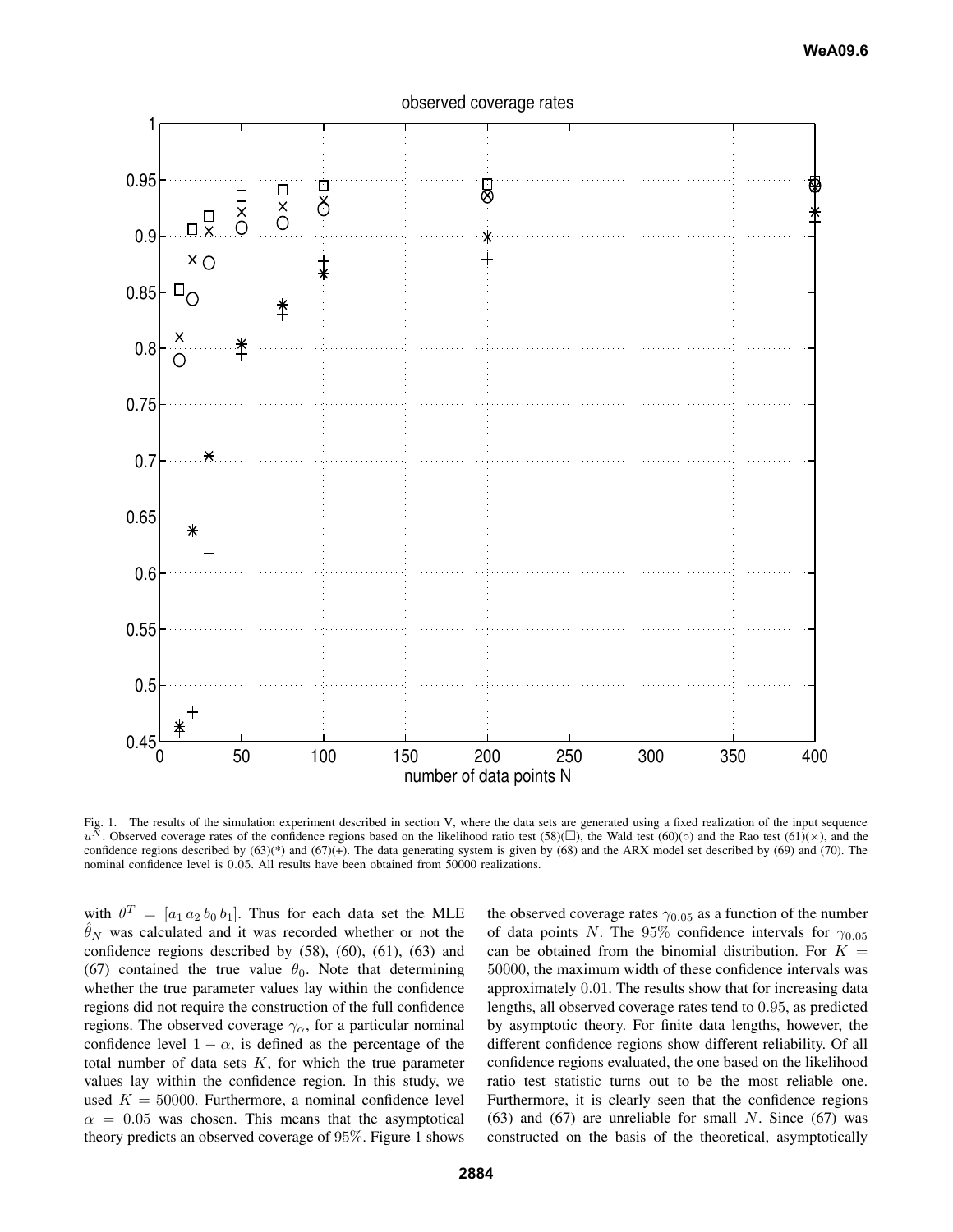



Fig. 2. The results of the simulation experiment described in section V. Observed coverage rates of the confidence regions based on the likelihood ratio test (58)( $\square$ ), the Wald test (60)( $\circ$ ) and the Rao test (61)( $\times$ ), and the confidence regions described by (63)(\*) and (67)(+). The data generating system is given by (68) and the ARX model set described by (69) and (70). Each data set is obtained by generating new realizations of both the input sequence  $u<sup>N</sup>$ and the noise  $e^N$ . The nominal confidence level is 0.05. All results have been obtained from 50000 realizations.

valid, expression for the covariance matrix (64), the results of our simulation experiment indicate that the latter expression is inaccurate for small N.

Next, the whole simulation was repeated for data sequences obtained using different realizations of both the noise contribution  $e^N$  and the input sequence  $u^N$  in each of the  $K = 50000$  experiments (for each value of N). The results, as shown in Figure 2, are similar to those obtained with a fixed input sequence  $u^N$  (see Figure 1).

More simulation experiments have been performed, using alternative model generating systems (all belonging to the ARX model class), parameters and nominal confidence rates. All experiments yielded similar results.

# VI. CONCLUSIONS AND FUTURE WORKS

# *A. Conclusions*

Different methods for constructing probabilistic parameter confidence regions in prediction error identification using ARX models have been reviewed and their reliability has been evaluated by means of simulation experiments. In the ARX case, all uncertainty regions considered in this paper assume the form:

$$
\left\{\theta | (\hat{\theta}_N - \theta)^T X(\hat{\theta}_N - \theta) \le \chi^2_{n, 1 - \alpha}\right\} \tag{71}
$$

with X an  $n \times n$  matrix. The results of the simulation experiments indicate that those confidence regions for which